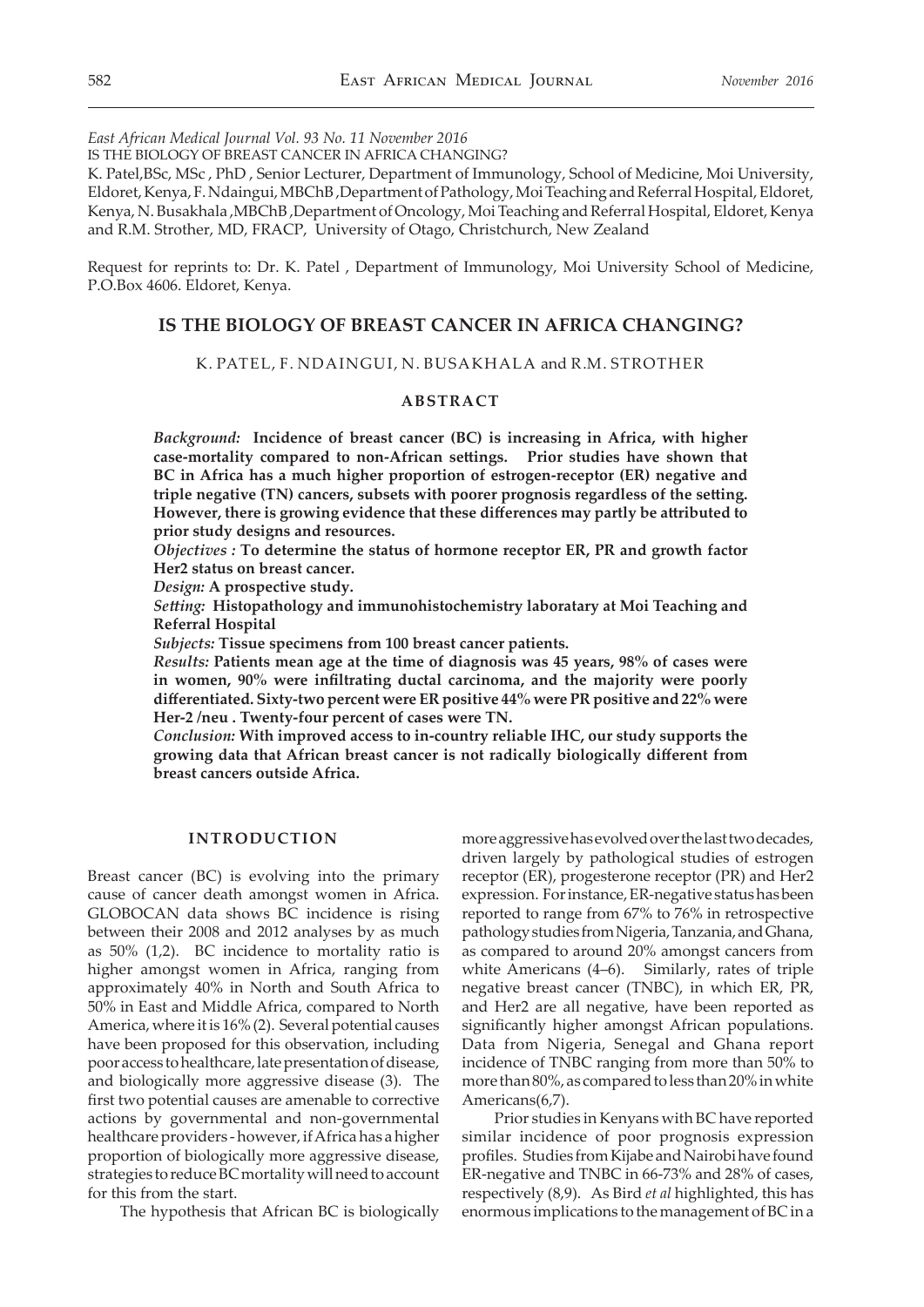resource limited setting such as Kenya. The guidelines by Breast Health Global International recommend in the absence of immunohistochemical staining (IHC) for hormone and Her2 status, BC patients should be empirically started on tamoxifen (10). However, if ER- and triple-negative tumours are as common as reported, then the majority of the expenditure on tamoxifen would be wasted.

Given the therapeutic implications of receptor status in breast cancer, and the fact that to-date, reports from Africa in general, and Kenya, in particular have been small case-series, analysis of additional breast cancers in Kenya are warranted. To this end, our group performed a prospective analysis of receptor status expression of breast cancers diagnosed in Western Kenya between 2009 and 2013.

## **MATERIALS AND METHODS**

Moi Teaching and Referral Hospital (MTRH), the second largest governmental referral and tertiary care facility in Kenya, has a nascent cancer care programme. In addition to the development of chemotherapy and palliative services, this program has invested development of diagnostic services, including an immunohistochemistry (IHC) laboratory opened in 2009. The service is the second IHC provider in Kenya, and is the only UKNEQASvalidated laboratory in the country (http://www. ukneqas.org.uk/). ER, PR, and Her2 staining are performed weekly as a routine component of breast cancer diagnosis.

From September 2009 to May 2013, 100 consecutive cases with well-fixed paraffin embedded tissue blocks of breast carcinoma were prospectively identified. All specimens had been fixed with 10% buffered formalin for 24 hours. Following standard procedures for dehydration, clearing and paraffin embedding, the paraffin block was sectioned and routine haematoxylin and eosin (HE) staining was performed for diagnosis.

Subsequently, four 3-5 micrometer thickness sections were cut from each block and mounted on positive charged slides for IHC and left to dry

overnight, deparaffinized, and rehydrated. Staining was performed using the following antibodies: ER (Clone EP1, DAKO, Denmark); PR (clone PgR 636 DAKO Denmark); and Her2 (c-erb-2 oncoprotein, Dako Denmark) using the Dako Envision Flex Kit (DAKO, Denmark) as per manufacturer's instructions. All antibodies were at a dilution of 1:300 for 20 minutes. Amplified signal was demonstrated by diaminobenzidine and counterstained with haematoxylin. An in-house composite block for positive staining, mid staining and negative staining was constructed and was used in each batch of IHC staining, to assure quality control.

Pathologists from Brown University (Providence, RI, USA) and Indiana University (Indianapolis, IN, USA) provided guidance and support to MTRH pathologists in the interpretation of the IHC results. Tissue sections stained locally and the UKNEQAS scheme slides were assessed by UKNEQAS. ER and PR status was scored according to the Allred score, and Her2 scoring was done according to criteria set by DAKO (12). All statistics were performed in MS-Excel (Microsoft, Redmond, WA, USA) and are descriptive.

## **RESULTS**

The clinical and morphologic information pertaining to the 100 consecutive cases is presented in Table 1. Briefly, 98% of patients were women, and the mean age at the time of biopsy was 45 years. Infiltrating ductal cell carcinoma accounted for 90% of the cases. Ninety four percent of the cases were histologically graded, with 90% found to be grade 3, or poorly differentiated.

All cases were successfully stained for ER, PR and Her2 status with consistent positive and negative controls. Aggregate results, regardless of morphology, are presented in Table 2. Thirty eight percent were ER negative, 66% were PR negative, and 22% were Her2 positive. Only 24% were negative for all three stains. There was no apparent relationship between ER, PR and Her2 expression and patient age or grade of the tumour.

| Age at time of biopsy |                                  | 48.7 (15-84) years |
|-----------------------|----------------------------------|--------------------|
| Sex (Male:Female)     |                                  | 2:98               |
| Histologic diagnosis  | Infiltrating ductal carcinoma    | 91%                |
|                       | Infiltrating lobular carcinoma   | $1\%$              |
|                       | Lobular Carcinoma                | $4\%$              |
|                       | Metastatic ductal cell carcinoma | $2\%$              |
|                       | Mucinous Carcinoma               | $2\%$              |
|                       | Grade 1                          | $1\%$              |
| Morphologic Grade*    | Grade 2                          | 3%                 |
|                       | Grade 3                          | 90%                |

**Table 1** *Clinical, Morphological, and IHC Results from 100 Consecutive Breast Cancers in Moi Teaching and Referral Hospital*

*6% of cases were not graded*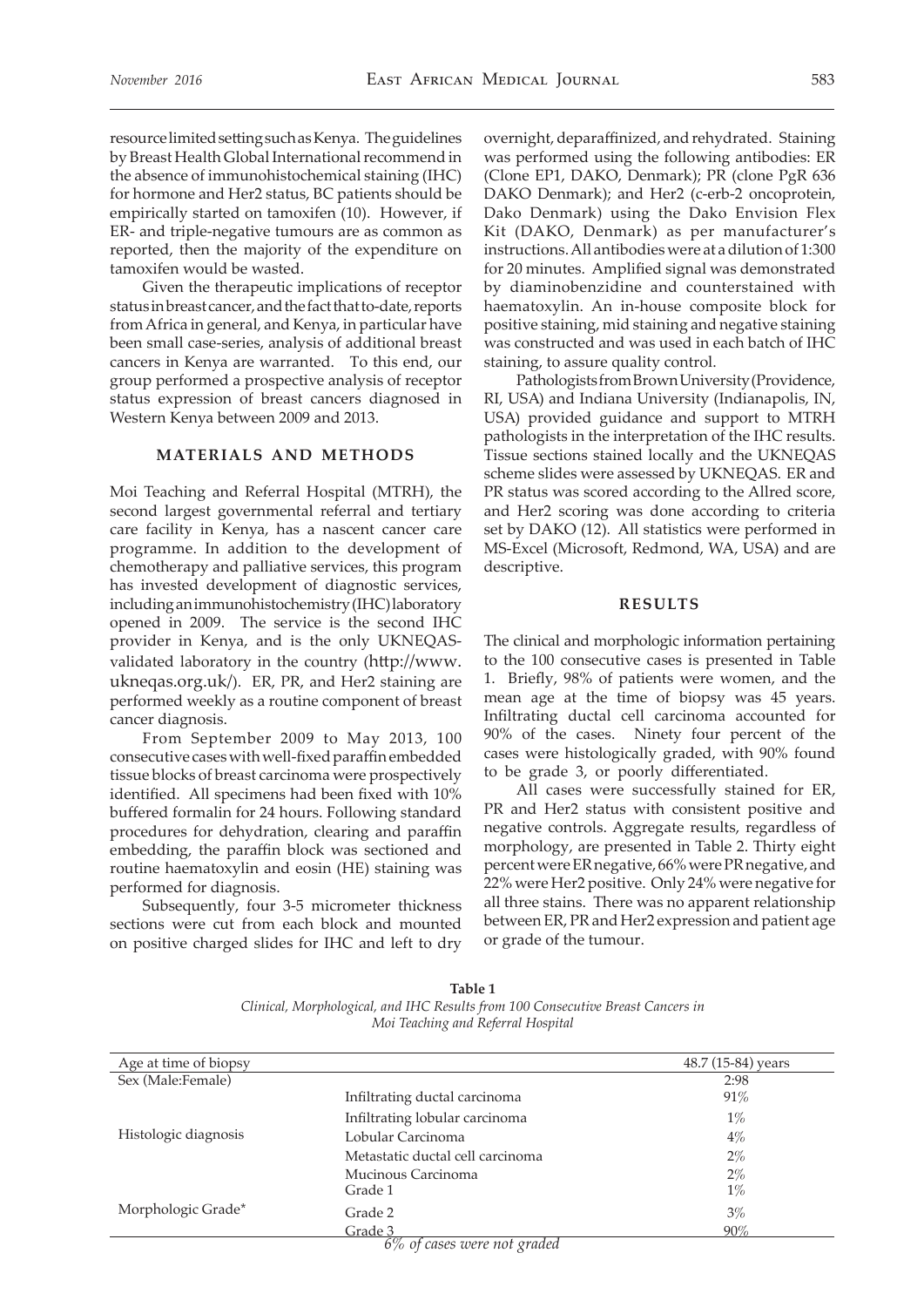**Table 2 Receptor Status of Tumours**

| 62%   |
|-------|
| 44%   |
| 22%   |
| 37%   |
| 7%    |
| 25%   |
| $7\%$ |
| $6\%$ |
| 24%   |
|       |

*ER, estrogen marker; PR, progesterone marker; Her-2, Human epidermal growth factor receptor 2; +, positive; -, negative.*

#### **DISCUSSION**

The rising incidence of breast cancer in developing countries has made it one of the top causes of cancer death in women in Africa (13). Unlike developed nations where BC is commonly diagnosed in early stages, in Africa advanced stage presentation with concomitant high mortality is common (10). While implementation of cancer care programs across Africa promise to make screening and treatment more accessible, thus may lead to earlier presentation of disease, altering the incidence to mortality ratio will also be dependent upon understanding the biology of BC in African women. Even in highly resourced medical environments, ER negative and in particular TNBC carry a poor prognosis – if these are more common in SSA than in North American and European populations, regional strategies that are biologically appropriate must be developed.

The hypothesis that BC in Africa is biologically more aggressive arose from studies performed on stored pathologic specimens from pathology archives across Africa. Studies from specimens originating in Tanzania, Nigeria, Ghana and Kenya indicated that ER negative and TN BC is between two- and four-times more common than those reported in non-African populations (4,5,8,14,15). In guidance documents proposing cost effective strategies for management of BC, empiric tamoxifen has been proposed in the absence of routine hormonal receptor status determination (10).

However, as other authors have pointed out, if ER negative disease were more common in Africa than in non-African populations, not only would tamoxifen be ineffectual, but empiric use of even a cheap drug would waste the limited healthcare resources available for cancer care in many African countries (8). Further, if TNBC represents the majority of breast cancer in Africa, a successful strategy to contain mortality would depend not on simply implementation of successful strategies from resourced settings, but global improvement in successful treatment of TNBC. However, it remains unclear if the prevalence of receptor-negative and triple-negative disease is as common as earlier reports found.

We report that 32 and 24% of the specimens tested in our externally certified laboratory were ER negative and triple negative, respectively. This is significantly lower than prior reports from Africa (60-70% ER-negative), but in line with more recent studies. Studies from South Africa, Namibia, and Ethiopia report ER-negative tumours ranging from 20-35%, and triple negative tumours ranging from 20-21%. Sub-group analysis comparing black versus white women found only minor differences between these populations (6% more ER-negative and 3% TNBC in blacks) (16–18). Geographically closer to our population, Sayed *et al* reported that amongst 301 breast cancers at a Nairobi hospital found 27% were ER-negative and 20% were triple negative (19).

Our results fit with this recent trend in studies of receptor status amongst African BC – the distribution of poor prognosis disease is only slightly higher in Africans than in prior reports from the US and Europe. While it is possible that the biology of disease has changed in the last 20 years, it is far more probable methodological issues hampered the reliability of earlier studies. As more cancer infrastructure has been developed in Africa, studies are less reliant on retrospective pathologic specimens, under variable storage conditions, and with poor control of the initial collection and fixation. Indeed, a recent review and meta-analysis found consistent bias towards negative staining in studies utilising archived specimens – with 10% (4-17%) lower ER-positive tumours in those